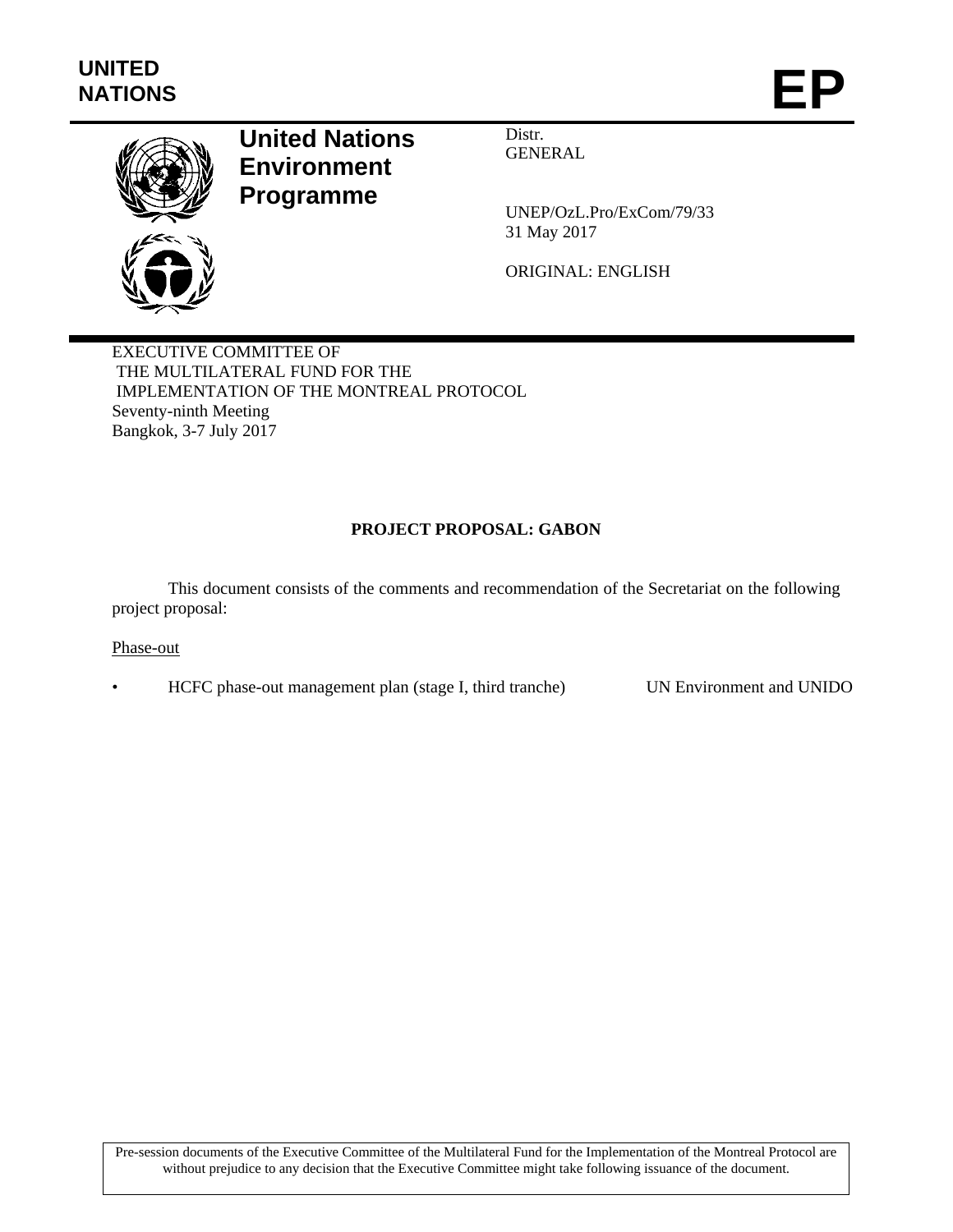## **PROJECT EVALUATION SHEET – MULTI-YEAR PROJECTS**

## **Gabon**

| <b>(I) PROJECT TITLE</b>      | <b>AGENCY</b>                   | <b>MEETING APPROVED</b> | <b>CONTROL MEASURE</b> |
|-------------------------------|---------------------------------|-------------------------|------------------------|
| HCFC phase-out plan (Stage I) | UN Environment (lead),<br>UNIDO | 62 <sup>nd</sup>        | 35% by 2020            |

| (II) LATEST ARTICLE 7 DATA (Annex C Group I) | Year: 2016 | 20.9 (ODP tonnes) |
|----------------------------------------------|------------|-------------------|

| (III) LATEST COUNTRY PROGRAMME SECTORAL DATA (ODP tonnes) |         |      |                  |               |           |         |                  | <b>Year: 2016</b> |                          |
|-----------------------------------------------------------|---------|------|------------------|---------------|-----------|---------|------------------|-------------------|--------------------------|
| Chemical                                                  | Aerosol | Foam | Fire<br>fighting | Refrigeration |           | Solvent | Process<br>agent | Lab<br>use        | Total sector consumption |
|                                                           |         |      |                  | Manufacturing | Servicing |         |                  |                   |                          |
| <b>HCFC-123</b>                                           |         |      |                  | 0.0           | 0.0       |         |                  |                   | 0.0                      |
| <b>HCFC-124</b>                                           |         |      |                  | 0.0           | 0.0       |         |                  |                   | 0.0                      |
| HCFC-141b                                                 |         |      |                  | 0.0           | 0.0       |         |                  |                   | 0.0                      |
| $HCFC-142b$                                               |         |      |                  | 0.0           | 0.0       |         |                  |                   | 0.0                      |
| HCFC-22                                                   |         |      |                  | 0.0           | 20.9      |         |                  |                   | 20.9                     |

| (IV) CONSUMPTION DATA (ODP tonnes)                   |       |                                                    |       |  |  |  |
|------------------------------------------------------|-------|----------------------------------------------------|-------|--|--|--|
| 2009 - 2010 baseline:                                | 30.2  | Starting point for sustained aggregate reductions: | 30.2  |  |  |  |
| <b>CONSUMPTION ELIGIBLE FOR FUNDING (ODP tonnes)</b> |       |                                                    |       |  |  |  |
| Already approved:                                    | 10.57 | Remaining:                                         | 19.63 |  |  |  |

| (V) BUSINESS PLAN     |                            | 2017    | 2018   | <b>Total</b> |
|-----------------------|----------------------------|---------|--------|--------------|
| <b>UN Environment</b> | ODS phase-out (ODP tonnes) | 0.98    | 0.98   | 1.96         |
|                       | Funding (US \$)            | 56,613  | 56,500 | 113,113      |
| <b>UNIDO</b>          | ODS phase-out (ODP tonnes) | 2.35    | 0.00   | 2.35         |
|                       | Funding (US \$)            | 130,691 | 0.00   | 130,691      |

|                                   | (VI) PROJECT DATA                                     |                  | 2010     | 2011-<br>2012 | 2013           | 2014     | 2015           | 2016           | 2017           | 2018           | 2019         | 2020     | <b>Total</b> |
|-----------------------------------|-------------------------------------------------------|------------------|----------|---------------|----------------|----------|----------------|----------------|----------------|----------------|--------------|----------|--------------|
| limits                            | Montreal Protocol consumption                         |                  | n/a      | n/a           | 30.2           | 30.2     | 27.18          | 27.18          | 27.18          | 27.18          | 27.18        | 19.63    | n/a          |
| (ODP tonnes)                      | Maximum allowable consumption                         |                  | n/a      | n/a           | 30.2           | 30.2     | 27.18          | 27.18          | 27.18          | 27.18          | 27.18        | 19.63    | n/a          |
| Agreed<br>funding<br>(US\$)       | <b>UN</b><br>Environment                              | Project<br>costs | 90,000   | $\Omega$      | 46,000         | $\Omega$ | $\overline{0}$ | 50,100         | $\overline{0}$ | 50,000         | 0.0          | 54,000   | 290,100      |
|                                   |                                                       | Support<br>costs | 11,700   | $\Omega$      | 5,980          | $\Omega$ | $\overline{0}$ | 6,513          | $\Omega$       | 6,500          | 0.0          | 7,020    | 37,713       |
|                                   | <b>UNIDO</b>                                          | Project<br>costs | 130,000  | $\Omega$      | $\Omega$       | $\Omega$ | $\overline{0}$ | 119,900        | $\Omega$       | 0.0            | 0.0          | $\Omega$ | 249,900      |
|                                   |                                                       | Support<br>costs | 11,700   | $\Omega$      | $\Omega$       | $\Omega$ | $\overline{0}$ | 10,791         | $\Omega$       | 0.0            | 0.0          | $\Omega$ | 22,491       |
| Funds approved by<br>ExCom (US\$) |                                                       | Project<br>costs | 220,000  | $\mathbf{0}$  | 46,000         | $\Omega$ | $\overline{0}$ | $\Omega$       | $\Omega$       | $\Omega$       | $\Omega$     | $\Omega$ | 266,000      |
|                                   |                                                       | Support<br>costs | 23,400   | $\Omega$      | 5,980          | $\Omega$ | $\overline{0}$ | $\Omega$       | $\Omega$       | $\Omega$       | $\Omega$     | $\Omega$ | 29,380       |
|                                   | Total funds requested for<br>approval at this meeting | Project<br>costs | $\Omega$ | $\theta$      | $\overline{0}$ | $\Omega$ | $\overline{0}$ | $\overline{0}$ | 170,000*       | $\overline{0}$ | $\mathbf{0}$ | $\Omega$ | 170,000      |
| (US\$)                            |                                                       | Support<br>costs | $\Omega$ | $\Omega$      | $\Omega$       | $\Omega$ | $\overline{0}$ | $\Omega$       | 17,304*        | $\overline{0}$ | $\mathbf{0}$ | $\Omega$ | 17,304       |
|                                   | *The third tranche was due for submission in 2016     |                  |          |               |                |          |                |                |                |                |              |          |              |

**Secretariat's recommendation:** Blanket approval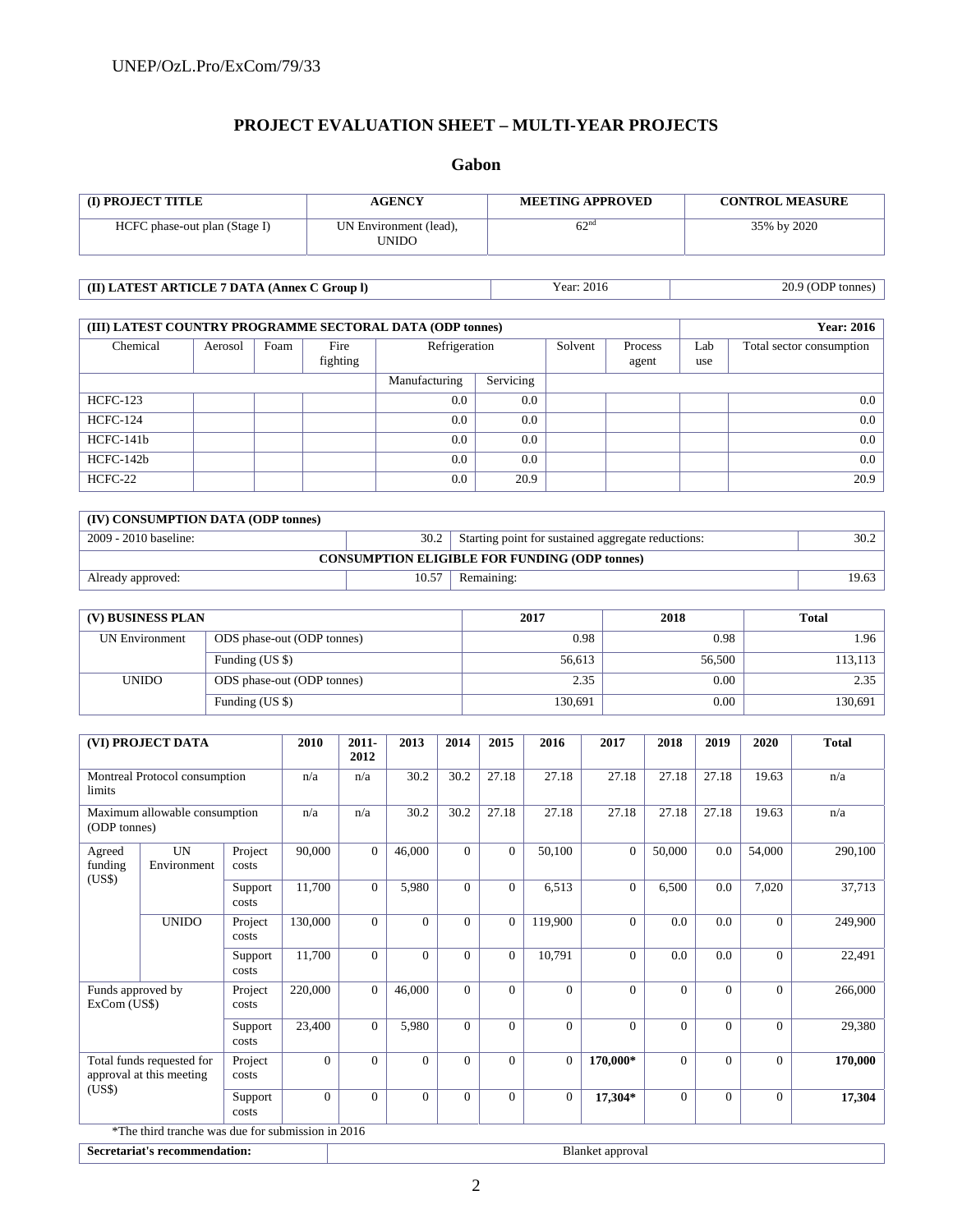#### **PROJECT DESCRIPTION**

1. On behalf of the Government of Gabon, the United Nations Environment Programme (UN Environment) as the lead implementing agency, has submitted to the  $79<sup>th</sup>$  meeting a request for funding for the third tranche of stage I of the HCFC phase-out management plan (HPMP), at a total cost of US \$187,304, consisting of US \$50,100, plus agency support costs of US \$6,513 for UN Environment, and US \$119,900, plus agency support costs of US  $$10,791$  for UNIDO.<sup>1</sup> The submission includes a progress report on the implementation of the second tranche and the tranche implementation plan for 2017 to 2019.

#### Report on HCFC consumption

#### *HCFC consumption*

2. The Government of Gabon reported a consumption of 20.90 ODP tonnes of HCFC in 2016, which is over 30 per cent below the HCFC baseline for compliance and 23 per cent below the maximum allowable consumption in the Agreement with the Executive Committee for 2016. The 2012-2016 HCFC consumption is shown in Table 1.

| Table 1. HCFC consumption in Gabon (2012-2015 AFTICle 7) |        |        | -uata) |        |        |                 |
|----------------------------------------------------------|--------|--------|--------|--------|--------|-----------------|
| HCFC-22                                                  | 2012   | 2013   | 2014   | 2015   | 2016   | <b>Baseline</b> |
| Metric tonnes                                            | 550.00 | 520.00 | 480.00 | 350.00 | 380.00 | 549.00          |
| <b>ODP</b> tonnes                                        | 30.25  | 28.60  | 26.40  | 19.25  | 20.90  | 30.20           |

# **Table 1. HCFC consumption in Gabon (2012-2015 Article 7 data)**

3. The technicians' training on good practices has contributed to the overall reduction in HCFC consumption since the technicians use less new refrigerants resulting in lower imports of HCFC-22. The increase in consumption in 2016 is attributed to a request from one main importer, which was accepted by the National Committee because it was well within the country's maximum allowable consumption for the year (i.e., 27.18 ODP tonnes).

#### *Country programme (CP) implementation report*

4. The Government of Gabon reported HCFC sector consumption data under the 2016 CP implementation report which is consistent with the data reported under Article 7 of the Montreal Protocol.

#### Progress report on the implementation of the second tranche of the HPMP

#### *Legal framework*

l

5. The Ozone Committee continues to be responsible for establishing and distributing the annual HCFC import quota. Both the issuance of the authorization for HCFC import and its release by the Customs require a clearance from the National Ozone Unit (NOU).

6. The Government of Gabon continues to implement regulations on the control of import and distribution of HCFCs in the country; the quota system for HCFCs and HCFC-based equipment has been in place since 2013; 104 customs officers were trained on the identification and control of HCFCs and HCFC-based equipment; and 25 customs and enforcement officers were trained on national and sub regional legislation on ozone depleting substances (ODS) control including procedures for the implementation of annual import quotas.

<sup>&</sup>lt;sup>1</sup>As per the letter of 20 February 2017 from the Ministry of Forestry, Fisheries and Environment, of the Republic of Gabon to the Secretariat.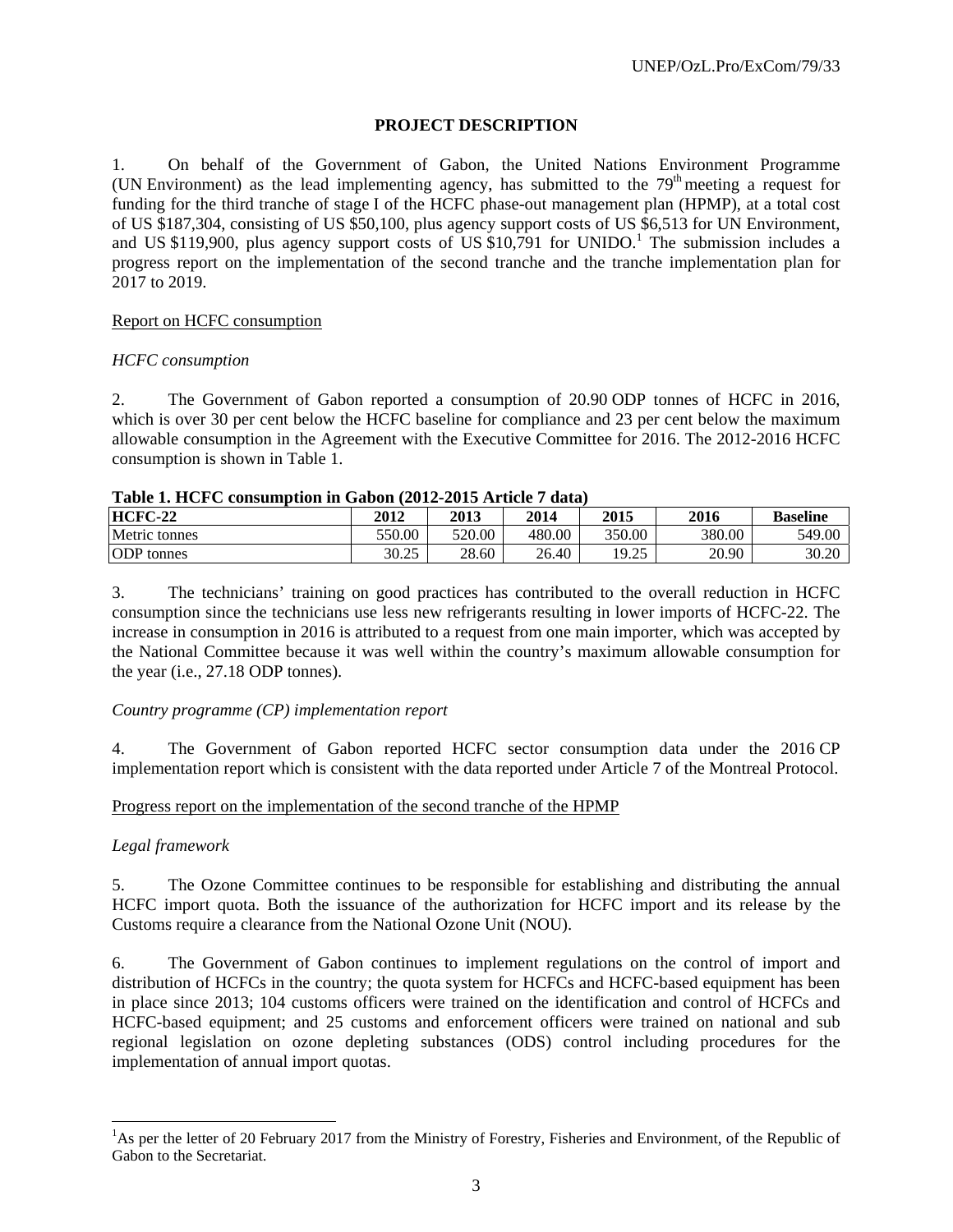## *Refrigeration servicing sector*

7. Two hundred refrigeration and air-conditioning technicians were trained on good refrigeration servicing practices, including safe handling of hydrocarbon (HC) refrigerants. Equipment was provided to the training centre including 20 sets of portable recovery units, and ancillary equipment (e.g., manifolds, portable leak detectors, digital clam meters, scales and thermometers, piercing pliers, tube cutters); 10 sets of refrigerant identifiers and tool sets; and 30 vacuum pumps. The beneficiary training centre was selected (Centre de Formation et de Perfectionnement Professionnels Basile ONDIMBA), and one training workshop for trainers was conducted on the use of the equipment.

## *Project implementation and monitoring unit (PMU)*

8. The NOU is responsible for coordinating the implementation of ODS phase-out activities on behalf of the Ministry of Environment. The NOU recruited two consultants (refrigeration and customs), to assist in monitoring the implementation of the HPMP activities and in collecting accurate data.

#### Level of fund disbursement

9. As of May 2017, of the US \$266,000 so far approved, US \$224,003 had been disbursed (US \$136,000 for UN Environment and US \$88,003 for UNIDO) as shown in Table 2. The balance of US \$41,997 will be disbursed by the end of 2017.

| Agency                    |          | <b>First tranche</b> |          | <b>Second tranche</b> | <b>Total</b> |                  |  |
|---------------------------|----------|----------------------|----------|-----------------------|--------------|------------------|--|
|                           | Approved | <b>Disbursed</b>     | Approved | <b>Disbursed</b>      | Approved     | <b>Disbursed</b> |  |
| UN Environment            | 90,000   | 90,000               | 46,000   | 46,000                | 136,000      | 136,000          |  |
| <b>UNIDO</b>              | 130.000  | 88,003               |          |                       | 130,000      | 88,003           |  |
| <b>Total</b>              | 220,000  | 178.003              | 46,000   | 46,000                | 266,000      | 224,003          |  |
| Disbursement rate $(\% )$ |          | 80.9                 |          | 100                   |              | 84.2             |  |

#### **Table 2. Financial report of stage I of the HPMP for Gabon (US \$)**

#### Implementation plan for the third tranche of the HPMP

- 10. The following activities will be implemented between July 2017 to December 2019:
	- (a) Train 100 customs and enforcement officers through four workshops on implementation of the quota system, identification and control of HCFCs and HCFC-based equipment, and control of illegal trade (UN Environment) (US \$20,000);
	- (b) Train 150 technicians on recovery and recycling techniques, safe handling of HCs and the certification of refrigeration technicians to promote good practices and reduce leakages or venting during servicing practices (UN Environment) (US \$25,000);
	- (c) Provide 15 sets of tools (i.e., manifold gauges, precision scales, tool boxes, leak detectors, portable recovery machines, multi-function recovery, recycling, re-charging equipment, portable charging stations, and advanced portable refrigerant identifiers); 10 sets of two-stage rotary vacuum pumps, nitrogen cylinders, oil testing kits, and service tool boxes); and one UV leak detection equipment to support strengthening the training centre and the Association of Refrigeration Technicians (UNIDO) (US \$105,000);
	- (d) Conduct one training workshop on the use of the equipment that will be provided to the training centre (UNIDO) (US \$14,900); and
	- (e) Monitoring and evaluation of the HPMP (UN Environment) (US \$5,100).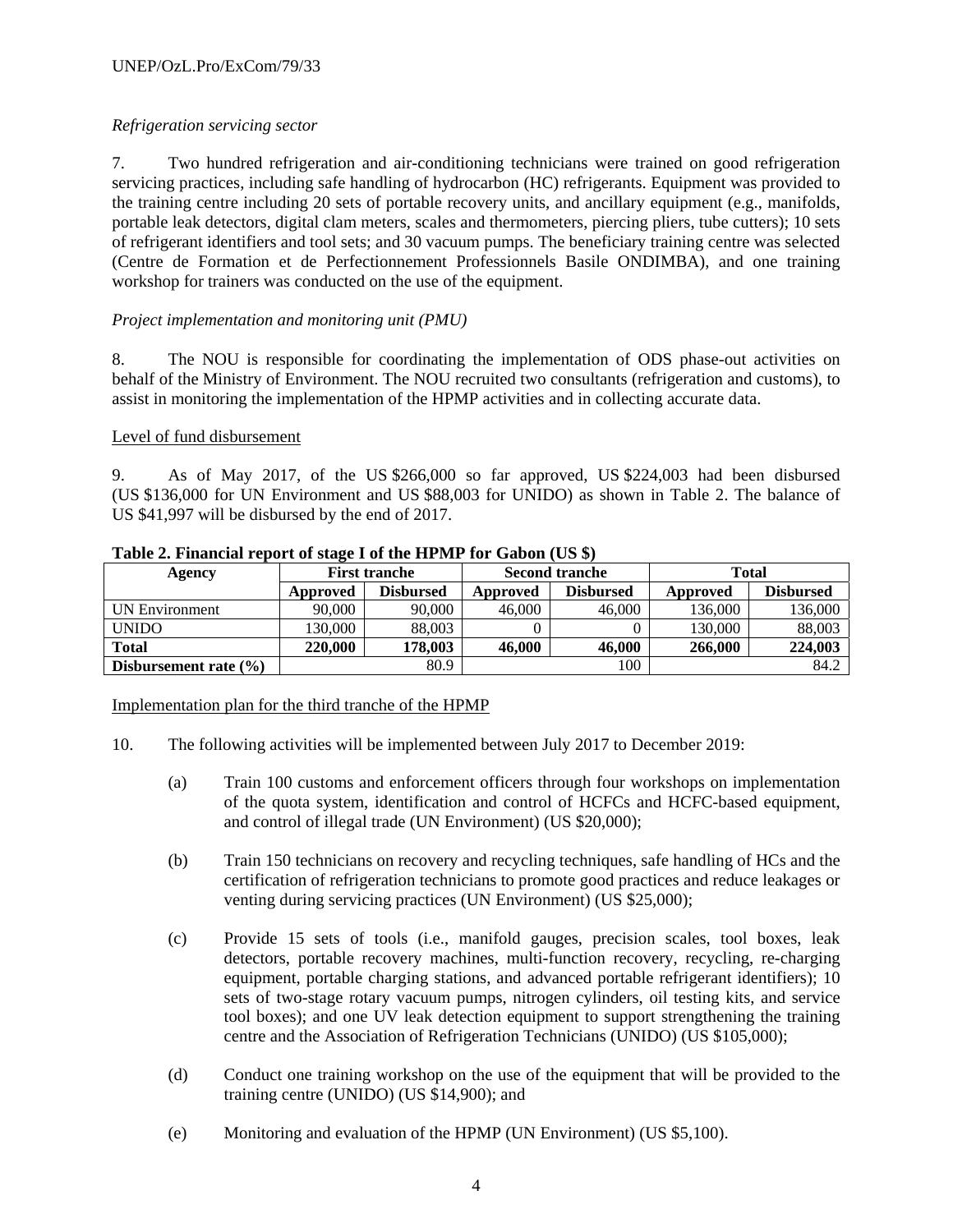## **SECRETARIAT'S COMMENTS AND RECOMMENDATION**

## **COMMENTS**

### Report on HCFC consumption

11. UN Environment indicated that no HCFC-22 alternatives are available in the market but some HFCs and HFC-based equipment are being imported. At this time, the country does not have a specific national policy to promote the use of more climate-friendly alternatives to HCFCs. Nevertheless, importers and refrigeration technicians are encouraged to use low-global warming potential alternatives when possible.

#### Progress report on the implementation of the second tranche of the HPMP

12. The Secretariat noted that the submission of the third tranche originally proposed to be submitted in 2016 was deferred due to delays in signing the Agreement between the Government and UN Environment, and institutional changes in the NOU. Despite the delay, activities were implemented resulting in reductions in HCFCs below the allowable level of consumption.

#### *Legal framework*

13. The Government of Gabon has already issued HCFC import quotas for 2017 and 2018 at 18.7 ODP tonnes and 17.6 ODP tonnes respectively, lower than the Montreal Protocol targets for those years.

#### *Refrigeration servicing sector*

14. UN Environment advised that to date, there is no HC-based air-conditioning equipment available in the country; most air-conditioning equipment are either imported HFC or HCFC-22-based equipment.

#### Conclusion

15. The Secretariat noted that the 2016 HCFC consumption in Gabon was already 30 per cent below the HCFC baseline for compliance and 23 per cent below the maximum allowable consumption in its revised Agreement for stage I of the HPMP, and that the country's import licensing and quota system is fully operational. Despite the slight delay in submitting the request for the third tranche, the country has fully implemented the training programme for the customs and enforcement officers and refrigeration technicians and students, and provided sets of equipment to the training centre which resulted in more streamlined training courses for technicians. The additional activities proposed in the third tranche, including the training of technicians, customs and enforcement officers, the purchase of additional equipment for the training centre will further strengthen the servicing sector. The training centre will continue training service technicians, thereby ensuring long-term sustainability of the training programme.

#### **RECOMMENDATION**

16. The Fund Secretariat recommends that the Executive Committee takes note of the progress report on the implementation of the second tranche of stage I of the HCFC phase-out management plan (HPMP) for Gabon; and further recommends blanket approval of the third tranche of the HPMP for Gabon, and the corresponding 2017 – 2019 tranche implementation plan, at the funding level shown in the table below.